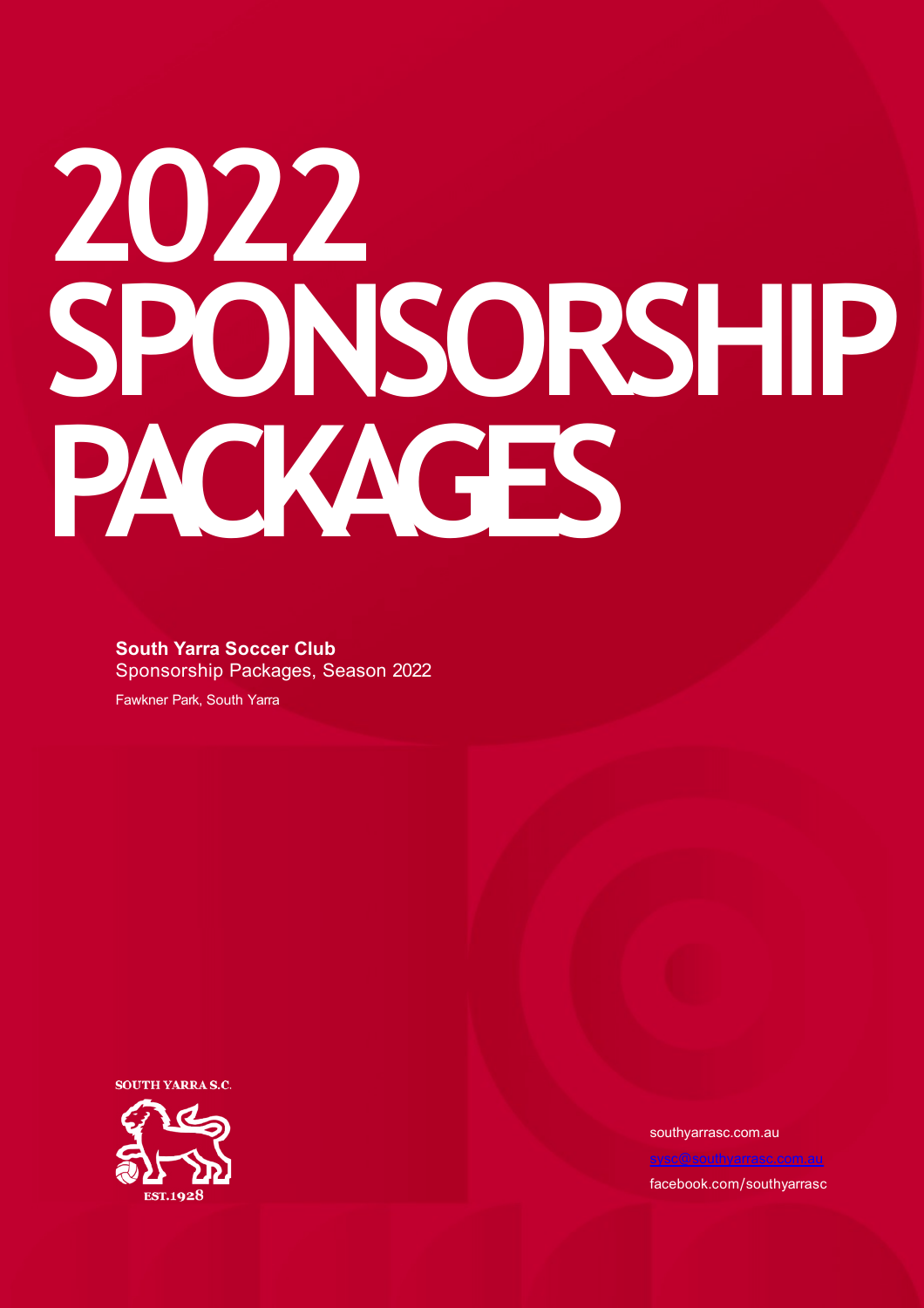

### About South Yarra Soccer Club

South Yarra Soccer Club is Victoria's oldest football Club and is situated in Fawkner Park, South Yarra. The Club currently has over 300 registered members, coaches, parents and volunteers and has experienced year-on-year growth in participation for the last 5 years.

The Club has a growing Junior and Women's program, which is in line with the Club's vision over the next 3 years leading up to the FIFA Women's World Cup in 2023. The Committee and the Club will be focusing on growing these programs and playing a part in developing the next batch of Australian Socceroos and Matildas.

The Club's Men's teams have also seen consistent growth and success over the past 5 years across the State League (Premier Saturday Competition) and the Metropolitan League (Premier Sunday Competition).

#### **Our goals over the next 3 years are:**

- ▶ To achieve a sustainable commercial model that incorporates membership fees, strong brand partnerships and a growing junior and women's program
- To position South Yarra Soccer Club as the premier football club in the Inner South East Suburbs
- To create a culture that values community, diversity and inclusion amongst our members and the surrounding community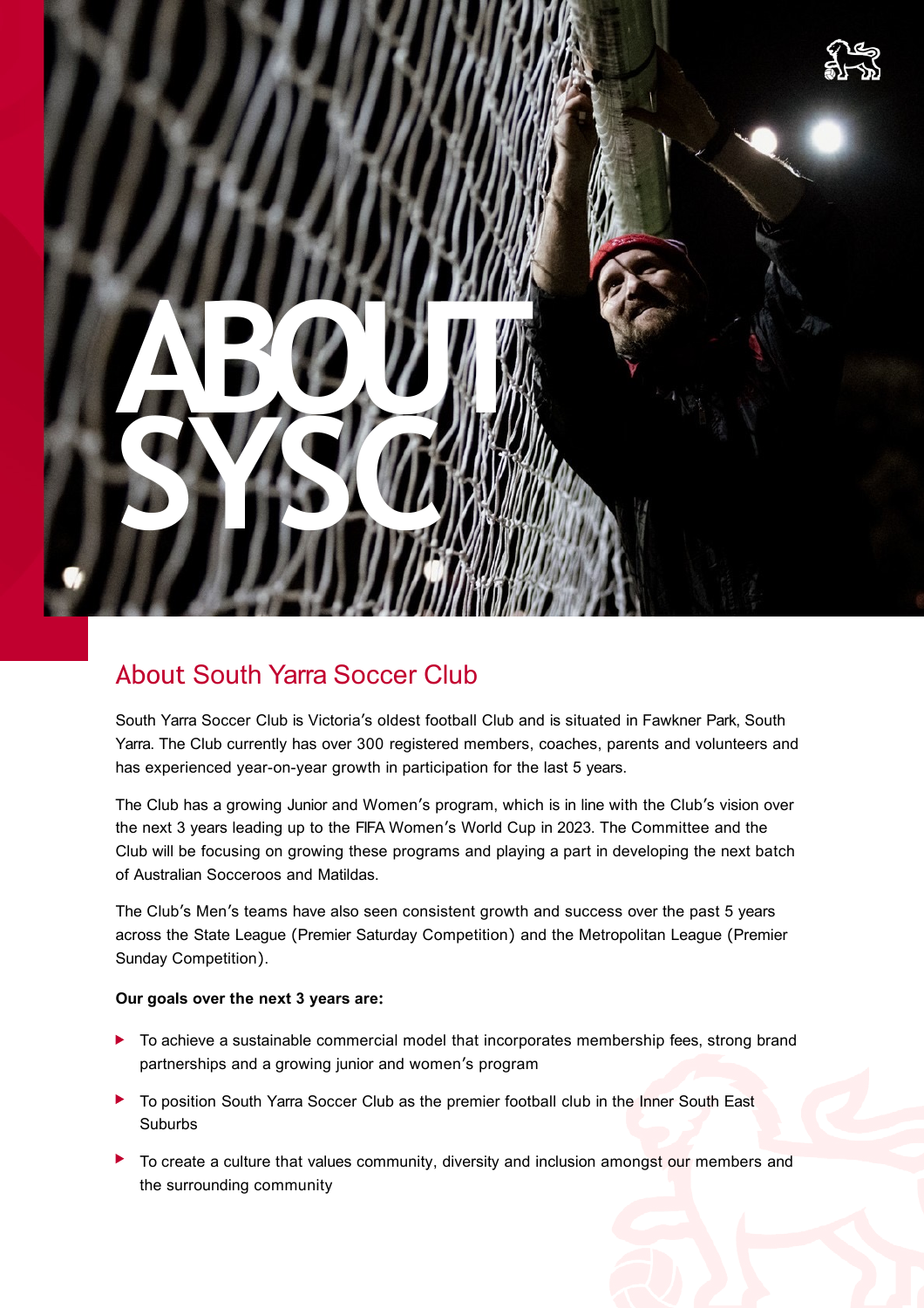

# **KEY STATS**

### 2 0 0 +

Registered players across Junior, Womens and Mens age groups

### 700+

People on our database mailing list receiving club communications

### 100 - 150

Between 100 and 150 attendees to Junior Presentation Events

### 1 00+

Other members including life members, coaches and parents

### 1300+

Followers on social media platforms such as Instagram and Facebook

### 120 - 150

Between 120 and 150 attendees to Senior Presentation Events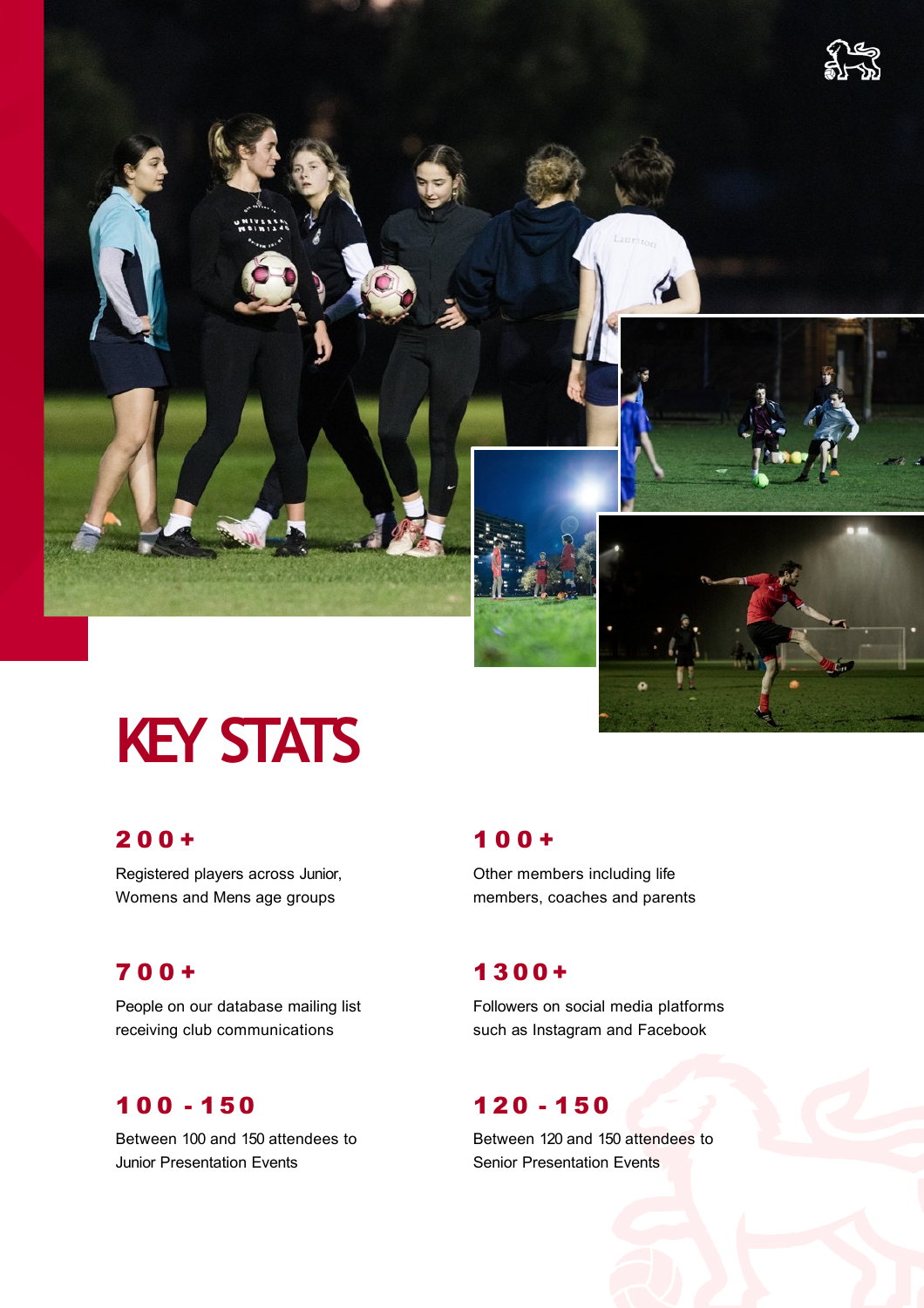# **2 SPONSORSHIP PACKAGES**

### Sponsorship promise

South Yarra Soccer Club understands that in the current economic climate, organisations require value for any sponsorship money. Thus the committee has put together a variety of sponsorship packages to provide local businesses and organisations a flexible opportunity to support their community.

As a sponsor of South Yarra Soccer Club, we guarantee to promote your brand/product/service throughout the club and wider community at every opportunity.

South Yarra Soccer Club endeavours to create an environment that puts family values to the forefront and prides itself on acting with integrity, innovation, and teamwork.

The opportunities that South Yarra Soccer Club can offer to interested parties are included in this document. The base packages on offer are as below:

- Blue Sponsorship
- Gold Sponsorship
- Platinum Sponsorship
- Team Sponsorship
- In Kind Sponsorship
- Charity Sponsorship

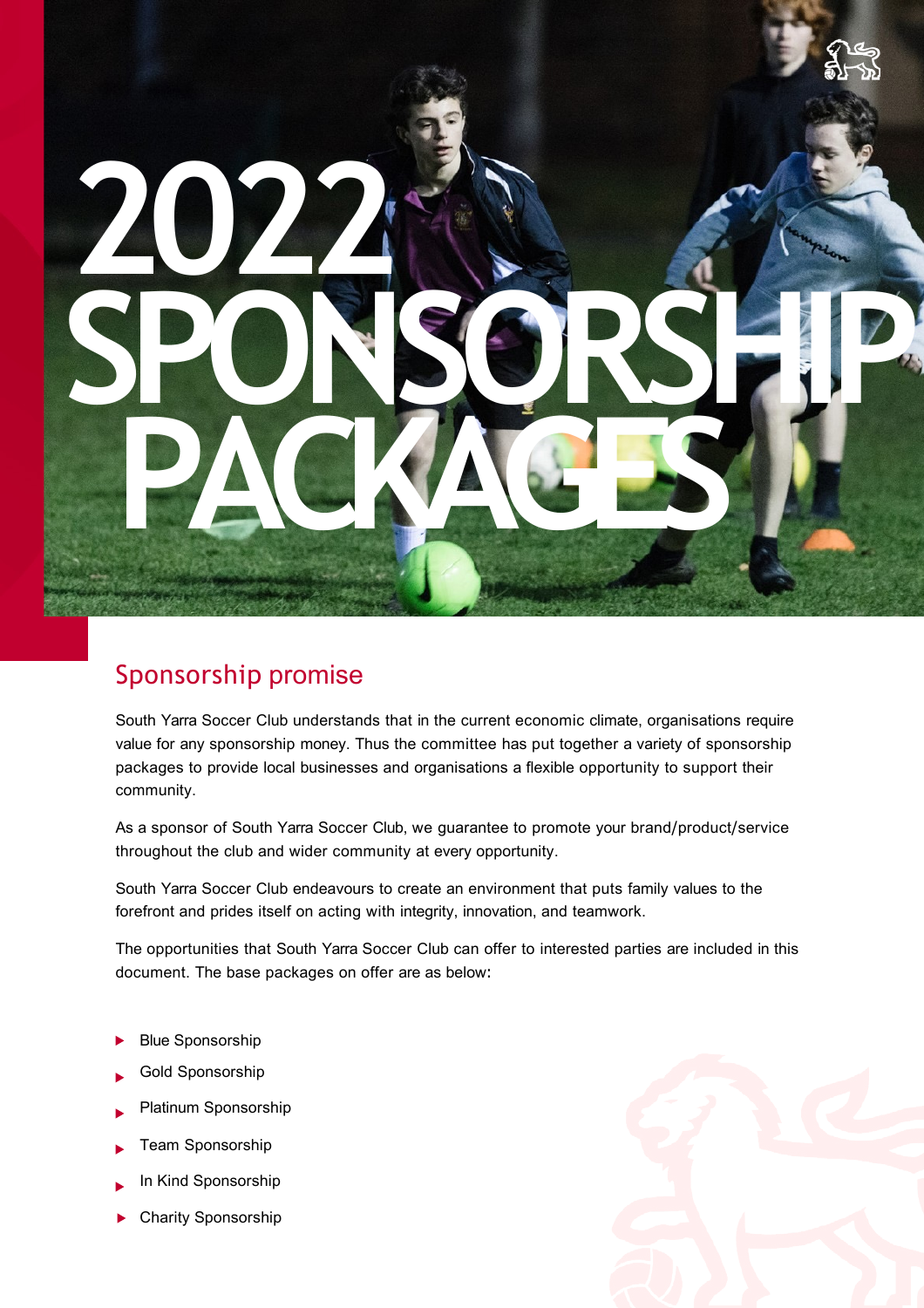### \$**2,500** Per Year, 1Year Commitment

| <b>Signage</b>        | Sponsor logo in clubrooms                                                            |
|-----------------------|--------------------------------------------------------------------------------------|
| <b>Communications</b> | Corporate logo on website and hyperlinked                                            |
|                       | Corporate logo in Social Media                                                       |
|                       | Partnership announcement email to database with company profile and call to action   |
|                       | 1x Social Media announcements per season. Tailored to sponsors need - i.e. Promotion |

### GOLD SPONSORSHIP



### \$**7,500** Per Year, 1Year Commitment

Payment terms are 50% upon signup, 25% after 3 months, 25% after 6 months

| <b>Signage</b>        | Main Sponsor signage at Fawkner Park clubhouse                                      |
|-----------------------|-------------------------------------------------------------------------------------|
|                       | Sponsor logo in clubrooms                                                           |
| <b>Communications</b> | Corporate logo on website and hyperlinked                                           |
|                       | Corporate logo in footer of club emails and hyperlinked                             |
|                       | Corporate logo in footer of committee emails and hyperlinked                        |
|                       | Corporate logo in Social Media                                                      |
|                       | Partnership announcement email to database with company profile and call to action  |
|                       | 1x Social Media announcements per season. Tailored to sponsors need - i.e Promotion |
|                       |                                                                                     |
| <b>Memberships</b>    | 1x 2022 Club memberships                                                            |
| <b>Supply</b>         | Access to supply agreements with the club - to be discussed and negotiated          |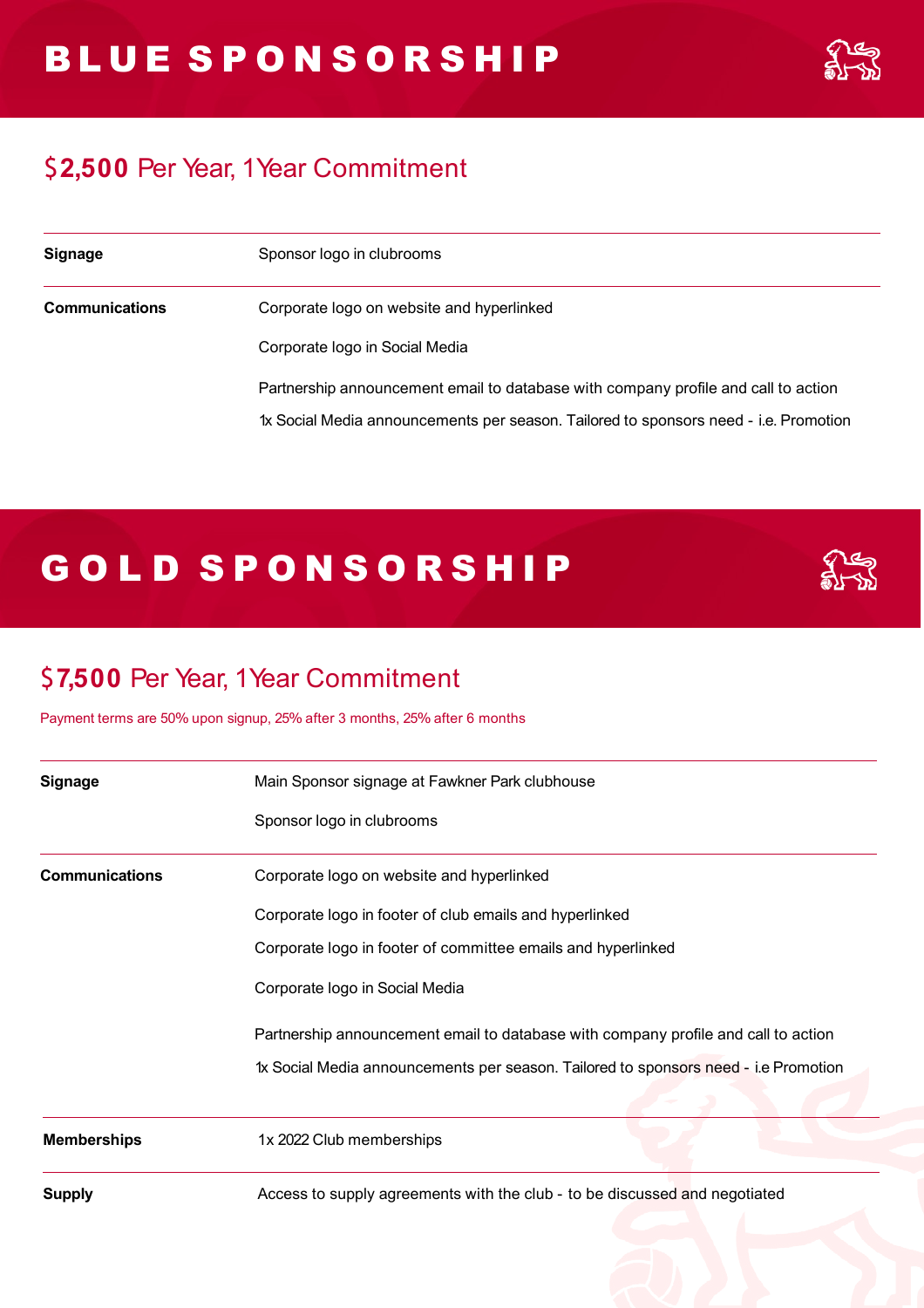

### \$**15,000** Per Year, 1Year Commitment

Payment terms are 50% upon signup, 25% after 3 months, 25% after 6 months

| <b>Signage</b>        | Main Sponsor signage at Fawkner Park clubhouse                                       |
|-----------------------|--------------------------------------------------------------------------------------|
|                       | Huddle Banner with sponsor logo and signage                                          |
|                       | Sponsor logo in clubrooms                                                            |
| <b>Communications</b> | Corporate logo on website and hyperlinked                                            |
|                       | Corporate logo in footer of club emails and hyperlinked                              |
|                       | Corporate logo in footer of committee emails and hyperlinked                         |
|                       | Corporate logo in Social Media                                                       |
|                       | Partnership announcement email to database with company profile and call to action   |
|                       | 2 x Social Media announcements per season. Tailored to sponsors need - i.e Promotion |
| <b>Memberships</b>    | 2 x 2022 Club memberships                                                            |
| <b>Naming Rights</b>  | Junior Player of the Match award naming rights                                       |
|                       | Event Booking partner                                                                |
| <b>Supply</b>         | Access to supply agreements with the club - to be discussed and negotiated           |

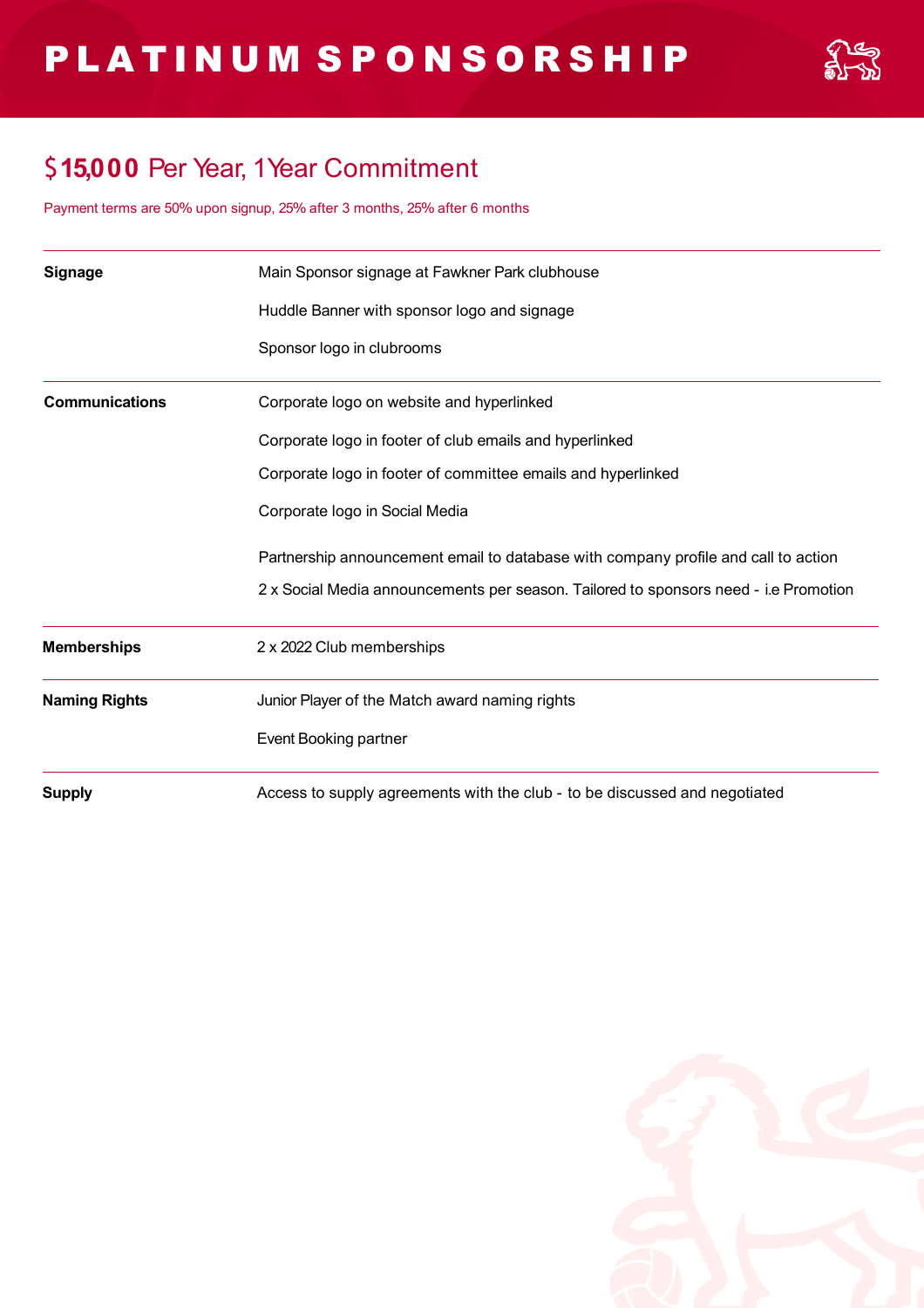### **\$5,000 - 50**% to specific team, **50**% to South Yarra SC

This package is designed to support Sponsors who want to donate towards a specific team, for example a sponsor could have naming rights on a new uniform or match day polo. A piece of equipment such as new balls or goals might be purchased. The amount is negotiable and dependant upon what the money is being put specifically too.

The teams available to sponsor are Women's, Saturday Men's, Sunday Men's, Masters and our Juniors.

| <b>Signage</b>        | Sponsor logo in clubrooms                                                           |
|-----------------------|-------------------------------------------------------------------------------------|
| <b>Communications</b> | Corporate logo on website and hyperlinked                                           |
|                       | Corporate logo in Social Media                                                      |
|                       | Partnership announcement email to database with company profile and call to action  |
|                       | 1x Social Media announcements per season. Tailored to sponsors need - i.e Promotion |
| <b>Naming Rights</b>  | Naming rights of uniform/training gear, if applicable                               |
|                       | Event Booking partner, if applicable                                                |

## IN KIND SPONSORSHIP



The purchase of an IN KIND sponsorship can be made and can be negotiated with the Club.